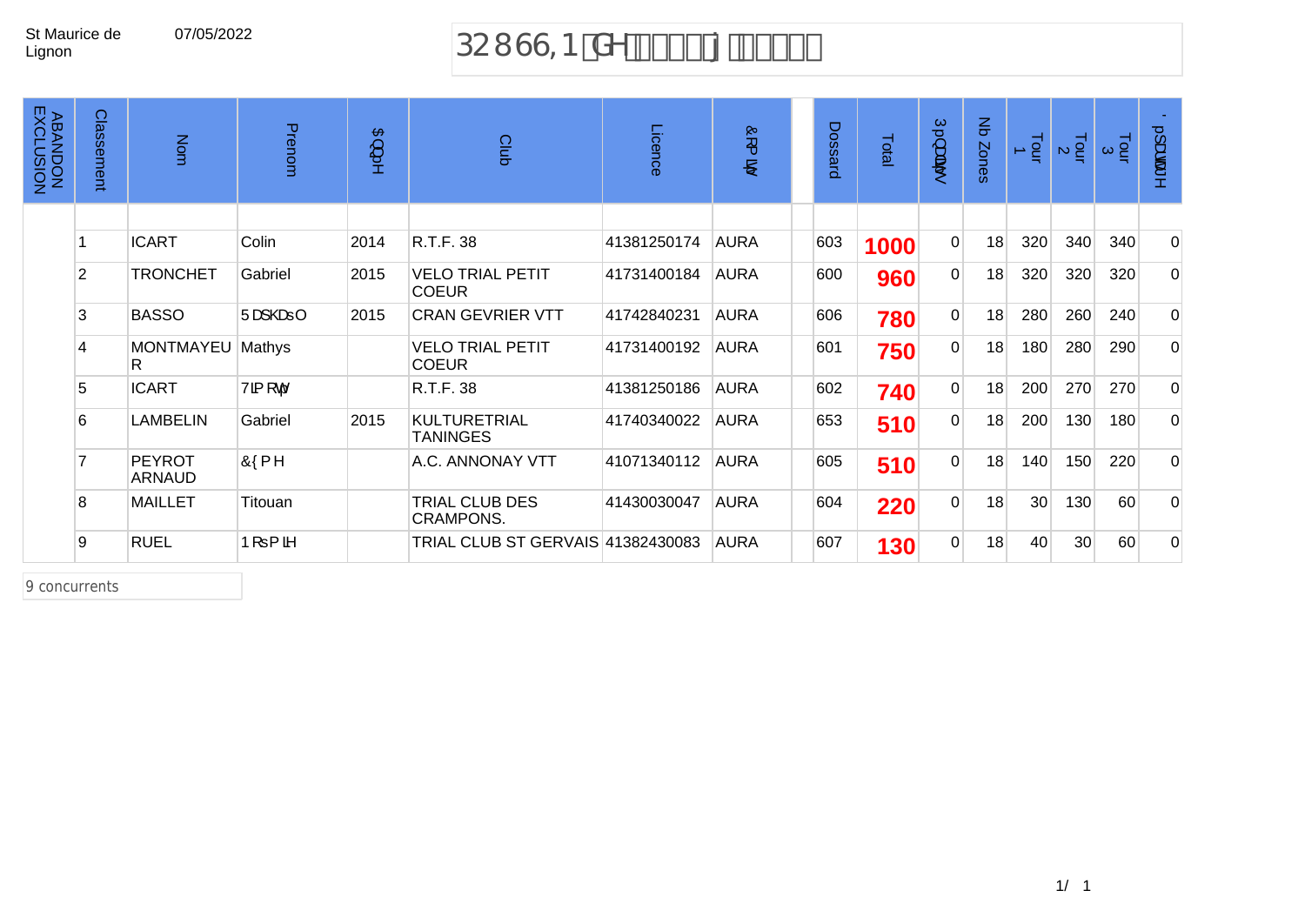# 07/05/2022 897CI J 9F H9 'XY '% \$\$ { '&\$%

| <b>ABANDON<br/>ABANDON</b> | Classement     | Nom            | Prenom    | 日<br>پ<br>$\Rightarrow$ | Club                                   | Licence     | Ò<br>$\overline{\phantom{a}}$<br>B, | <b>Dossard</b> | Total | $\subseteq$<br>سه<br>ंद्रीहर<br>to. | $\mathsf{g}% _{T}$<br>Zones | $\frac{1}{2}$ | Tour<br>$\mathbb N$ | Tour<br>$\omega$ | O. Jace<br>ь   |
|----------------------------|----------------|----------------|-----------|-------------------------|----------------------------------------|-------------|-------------------------------------|----------------|-------|-------------------------------------|-----------------------------|---------------|---------------------|------------------|----------------|
|                            |                | <b>BLOT</b>    | Matheo    |                         | <b>NATURA SIOUL</b>                    | 41030020051 | <b>AURA</b>                         | 659            | 1060  | $\overline{0}$                      | 18                          | 350           | 350                 | 360              | $\overline{0}$ |
|                            | $\overline{2}$ | <b>DURAND</b>  | ∣Õ. ¦[ æ} | 2011                    | TRIAL CLUB DES<br><b>CRAMPONS.</b>     | 41430030023 | <b>AURA</b>                         | 657            | 1060  | $\overline{0}$                      | 18                          | 360           | 350                 | 350              | $\mathbf{1}$   |
|                            | 3              | <b>BERNE</b>   | Evan      | 2012                    | A.C. ANNONAY VTT                       | 41071340105 | <b>AURA</b>                         | 652            | 910   | $\overline{0}$                      | 18                          | 270           | 350                 | 290              | $\overline{0}$ |
|                            | 4              | <b>TARDY</b>   | Jonathan  |                         | <b>KULTURETRIAL</b><br><b>TANINGES</b> | 41740340024 | <b>AURA</b>                         | 650            | 900   | $\overline{0}$                      | 18                          | 300           | 310                 | 290              | $\Omega$       |
|                            | 5              | <b>OLLIER</b>  | Jules     | 2012                    | TRIAL CLUB DES<br><b>CRAMPONS.</b>     | 41430030029 | <b>AURA</b>                         | 658            | 850   | $\overline{0}$                      | 18                          | 310           | 220                 | 320              | $\Omega$       |
|                            | 6              | <b>CHOMEL</b>  | Romane    | 2013                    | A.C. ANNONAY VTT                       | 41071340093 | <b>AURA</b>                         | 655            | 810   | $\overline{0}$                      | 18                          | 230           | 310                 | 270              | $\Omega$       |
|                            | 7              | <b>DELOLME</b> | Corentin  |                         | TRIAL CLUB DES<br><b>CRAMPONS.</b>     | 41430030044 | <b>AURA</b>                         | 656            | 490   | $\overline{0}$                      | 18                          | 200           | 170                 | 120              | $\overline{0}$ |
|                            | 8              | <b>BAZELIS</b> | $P[$      | 2013                    | TRIAL CLUB CRAMPONS 41430030049        |             | <b>AURA</b>                         | 660            | 180   | $\overline{0}$                      | 18                          | 70            | 30 <sup>°</sup>     | 80               | $\Omega$       |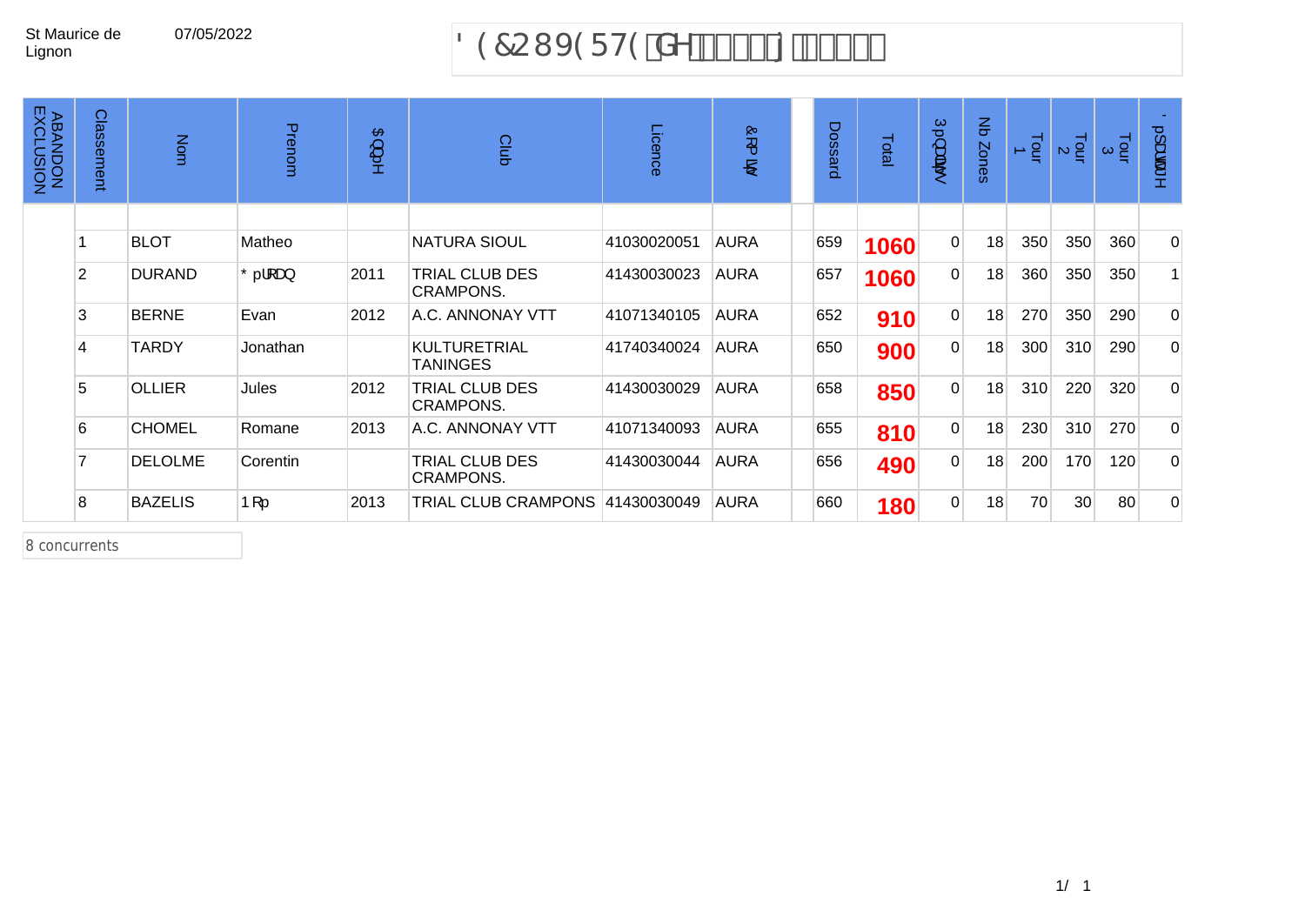## 07/05/2022 383,//(GHj

| <b>ABANDON<br/>ABANDON</b> | Class<br>sement | Nom             | Prenon        | 日<br>ىپ<br>5 | Club                              | <i>icence</i> | Ò,<br>ᅩ<br>ஜ | Dossard | Total | C,<br>ىپ<br>वैंदी | $\mathbf{r}$<br>Zones | $\frac{1}{2}$    | $\frac{1}{2}$ $\alpha$ | $\frac{1}{2}$ $\alpha$ | $\circ$<br>க்க |
|----------------------------|-----------------|-----------------|---------------|--------------|-----------------------------------|---------------|--------------|---------|-------|-------------------|-----------------------|------------------|------------------------|------------------------|----------------|
|                            |                 |                 |               |              |                                   |               |              |         |       |                   |                       |                  |                        |                        |                |
|                            |                 | <b>CLERC</b>    | Nolan         | 2013         | ICRAN GEVRIER VTT                 | 41742840236   | <b>AURA</b>  | 452     | 890   | $\Omega$          | 18                    | 280              | 260                    | 350                    | $\mathbf{0}$   |
|                            |                 | <b>RUEL</b>     | Vã            | 2012         | TRIAL CLUB ST GERVAIS 41382430060 |               | <b>AURA</b>  | 451     | 680   | $\overline{0}$    | 18 <sub>1</sub>       | 190              | 260                    | 230                    | 0              |
|                            | 3               | LYARD           | Loris         | 2012         | <b>CRAN GEVRIER VTT</b>           | 41742840257   | <b>AURA</b>  | 450     | 590   | $\Omega$          | 18                    | 180              | 190                    | 220                    | $\mathbf{0}$   |
|                            | 4               | <b>MARCHAND</b> | <b>LORISS</b> | 2014         | KULTURE TRIAL                     | 41740340027   |              | 567     | 530   | $\overline{0}$    | 18                    | 120 <sub>1</sub> | 180                    | 230                    | $\mathbf{0}$   |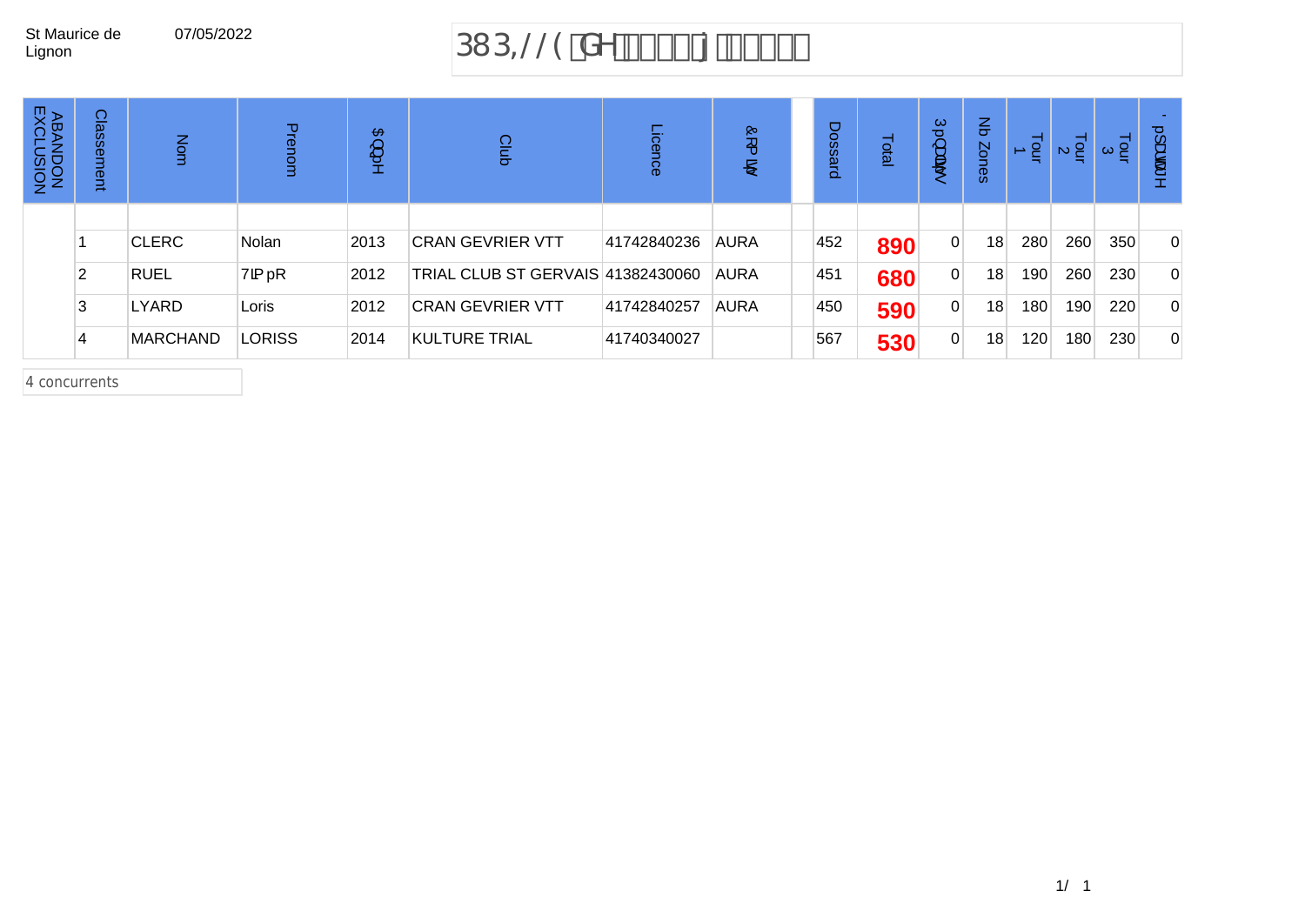## 07/05/2022 89H9BH9 XY % \$\$ { &\$%%

| <b>ABANDON<br/>ABANDON</b> | Classement     | Nom              | Prenom      | $\mathfrak{B}$ ) | Club                                      | Licence     | òr (<br>$\mathbf{P}^i$ | Dossard | Total | Ú.}apã         | Nb Zones | $\frac{1}{2}$ | $\frac{1}{2}$ $\alpha$ | $\frac{1}{2}$ $\alpha$ | $0.1$ adat ^   |
|----------------------------|----------------|------------------|-------------|------------------|-------------------------------------------|-------------|------------------------|---------|-------|----------------|----------|---------------|------------------------|------------------------|----------------|
|                            |                |                  |             |                  |                                           |             |                        |         |       |                |          |               |                        |                        |                |
|                            | 1              | <b>GENET</b>     | Ulysse      | 2009             | R.T.F. 38                                 | 41381250033 | <b>AURA</b>            | 570     | 1010  | $\mathbf 0$    | 18       | 350           | 300                    | 360                    | $\Omega$       |
|                            | $\overline{2}$ | <b>DUPONT</b>    | <b>Nino</b> | 2010             | <b>VELO SAINT JU 07</b>                   | 41070170023 | <b>AURA</b>            | 569     | 990   | $\Omega$       | 18       | 340           | 310                    | 340                    | $\overline{0}$ |
|                            | 3              | <b>BASSO</b>     | Loris       | 2011             | <b>CRAN GEVRIER VTT</b>                   | 41742840221 | <b>AURA</b>            | 568     | 980   | $\mathbf{0}$   | 18       | 340           | 310                    | 330                    | $\overline{0}$ |
|                            | 4              | <b>TARDY</b>     | T æ@.[      |                  | <b>KULTURETRIAL</b><br><b>TANINGES</b>    | 41740340025 | <b>AURA</b>            | 454     | 970   | $\overline{0}$ | 18       | 320           | 290                    | 360                    | $\overline{0}$ |
|                            | 5              | <b>DORME</b>     | Alex        |                  | A.C. ANNONAY VTT                          | 41071340108 | <b>AURA</b>            | 552     | 960   | $\Omega$       | 18       | 290           | 310                    | 360                    | $\overline{0}$ |
|                            | 6              | <b>GRABINSKI</b> | Evan        | 2011             | <b>CRAN GEVRIER VTT</b>                   | 41742840243 | <b>AURA</b>            | 550     | 920   | $\overline{0}$ | 18       | 320           | 290                    | 310                    | $\Omega$       |
|                            | $\overline{7}$ | <b>FAVIER</b>    | Paco        | 2011             | <b>TRIAL CLUB DES</b><br><b>CRAMPONS.</b> | 41430030024 | <b>AURA</b>            | 557     | 870   | $\Omega$       | 18       | 270           | 300                    | 300                    | $\overline{0}$ |
|                            | 8              | <b>VILLARS</b>   | Jalane      | 2005             | <b>RTF 38</b>                             | 41381250169 | <b>AURA</b>            | 565     | 860   | $\overline{0}$ | 18       | 280           | 290                    | 290                    | $\overline{0}$ |
|                            | 9              | <b>AYMARD</b>    | Evan        | 2011             | TC des Crampons                           | 41430030036 | <b>AURA</b>            | 554     | 830   | $\mathbf{0}$   | 18       | 270           | 240                    | 320                    | $\overline{0}$ |
|                            | 10             | <b>VINCENT</b>   | Victor      | 2008             | TRIAL CLUB DES<br><b>CRAMPONS.</b>        | 41430030035 | <b>AURA</b>            | 558     | 820   | $\Omega$       | 18       | 270           | 270                    | 280                    | $\overline{0}$ |
|                            | 11             | <b>DRAVET</b>    | Quentin     | 2011             | <b>VELO TRIAL PETIT</b><br><b>COEUR</b>   | 41731400176 | <b>AURA</b>            | 561     | 790   | $\Omega$       | 18       | 250           | 280                    | 260                    | $\overline{0}$ |
|                            | 12             | <b>MACHABERT</b> | Tom         | 2010             | <b>VV SAVIGNOLAIS</b>                     | 41420430620 | <b>AURA</b>            | 559     | 780   | $\overline{0}$ | 18       | 250           | 240                    | 290                    | $\overline{0}$ |
|                            | 13             | <b>FOURNIER</b>  | Hugo        | 2011             | TRIAL CLUB DES<br><b>CRAMPONS.</b>        | 41430030025 | <b>AURA</b>            | 553     | 720   | $\Omega$       | 18       | 260           | 220                    | 240                    | $\overline{0}$ |
|                            | 14             | <b>BRUYERE</b>   | Marius      |                  | TRIAL CLUB DES<br><b>CRAMPONS.</b>        | 41430030042 | <b>AURA</b>            | 556     | 680   | $\Omega$       | 18       | 210           | 220                    | 250                    | $\Omega$       |
|                            | 15             | <b>ZUCCHELLI</b> | Maxence     | 2010             | TRIAL CLUB ST GERVAIS 41382430056         |             | <b>AURA</b>            | 555     | 580   | $\mathbf{0}$   | 18       | 150           | 190                    | 240                    | $\overline{0}$ |
|                            | 16             | <b>EMONET</b>    | Isaline     | 2011             | <b>CRAN GEVRIER VTT</b>                   | 41742840253 | <b>AURA</b>            | 560     | 550   | $\mathbf 0$    | 18       | 100           | 200                    | 250                    | $\overline{0}$ |
|                            | 17             | <b>COMBE</b>     | Antoine     | 2006             | TRIAL CLUB DES<br><b>CRAMPONS.</b>        | 41430030022 | <b>AURA</b>            | 562     | 370   | $\Omega$       | 18       | 130           | 120                    | 120                    | $\Omega$       |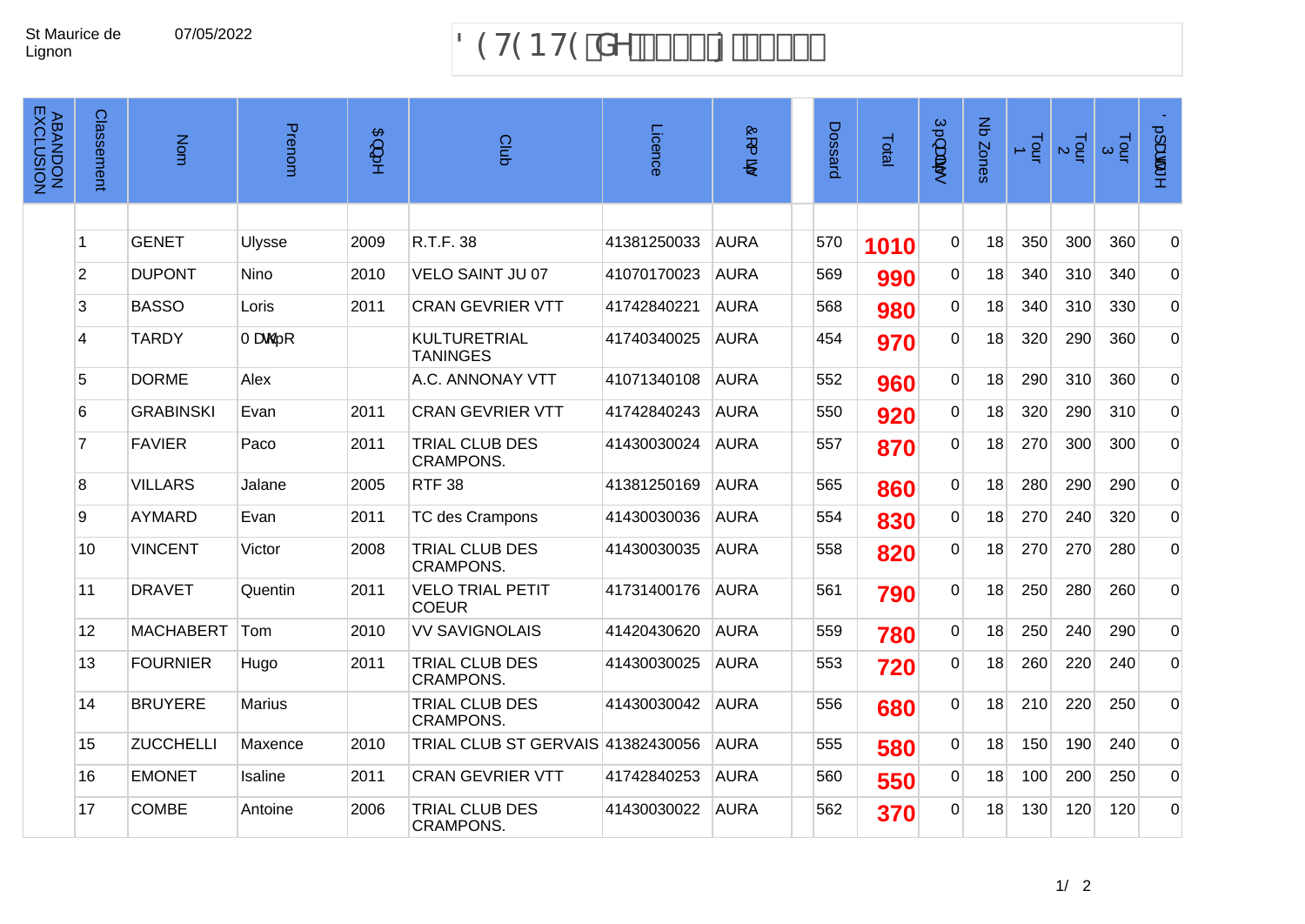## 07/05/2022 89H9BH9 XY % \$\$ { &\$%%

|   | 18 | <b>REBOUL</b> | Jeanne   | 2011 | VELO SAINT JU 07 | 41070170045 | <b>AURA</b> | 453 | 360 | $\Omega$ | 18 <sub>1</sub> | 100 <sub>1</sub> | 110 | 150             | $\overline{0}$ |
|---|----|---------------|----------|------|------------------|-------------|-------------|-----|-----|----------|-----------------|------------------|-----|-----------------|----------------|
|   | 19 | LARNAUD       | Ô { ^} c |      | A.C. ANNONAY VTT | 41071340118 | <b>AURA</b> | 457 | 90  | 0        | 18              | 10               | 50  | 30 <sup>°</sup> | $\overline{0}$ |
| х |    |               |          |      |                  |             |             |     |     |          |                 |                  |     |                 |                |
|   |    | PIC.          | Mathis   |      |                  | LJ          |             | 458 |     |          |                 |                  |     |                 | $\Omega$       |
|   |    | <b>VIDAL</b>  | Þæ@[     | 2011 | VC Puy           | 41431290202 | AURA        | 564 |     |          | 0               |                  |     | 0               | $\Omega$       |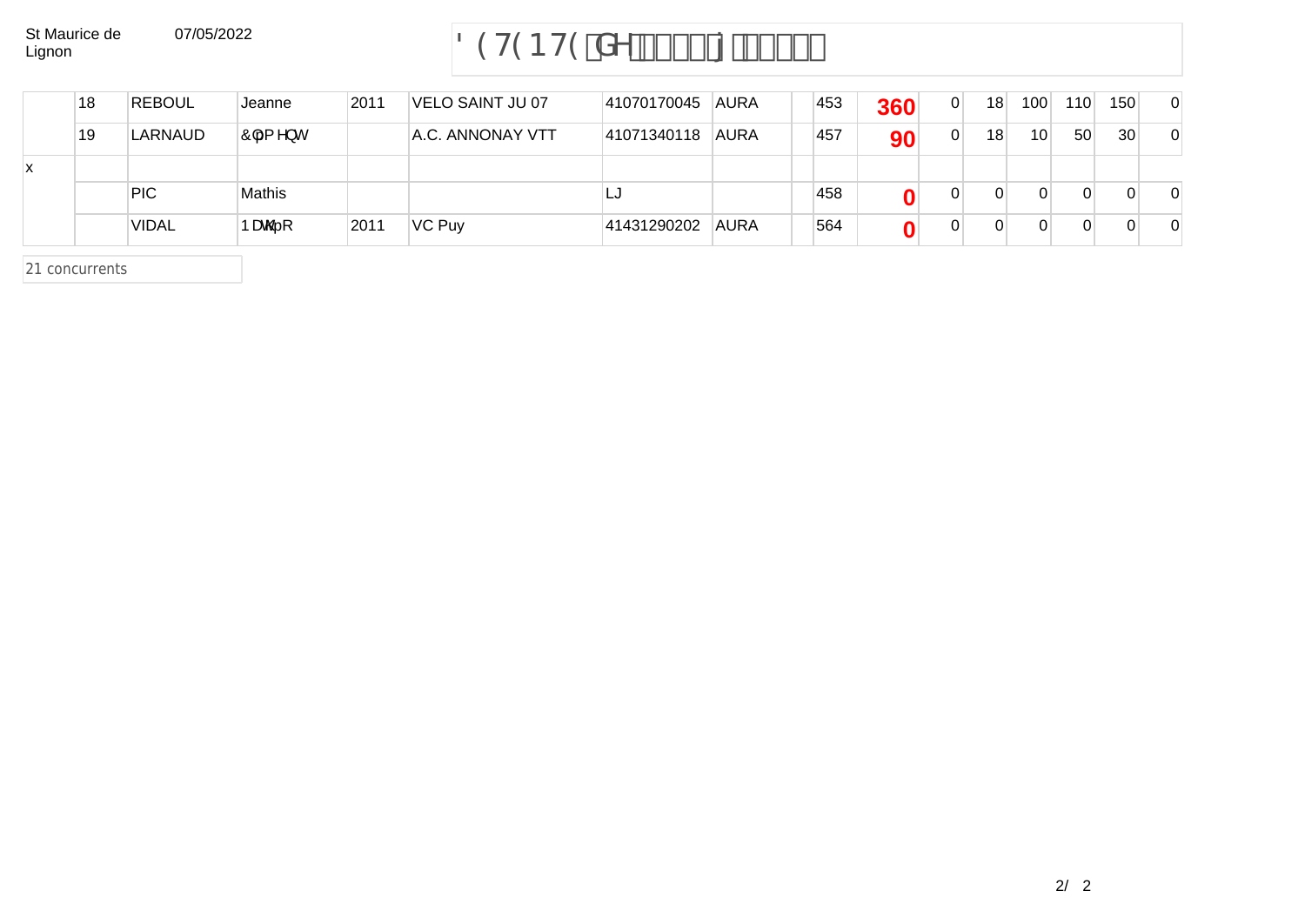# 07/05/2022  $A = B = A9'XY'855, {855 - 10}$

| <b>ABAI</b><br>RXCL<br><b>LUSION</b><br>LUSION | Classement | Nom              | Prenom        | $\mathbf{B}$<br>ىپ<br>ь | Club                              | icence      | <b>Q</b><br>∼<br>ஜ | Dossard | Total | Ć<br>ىپ<br>वैंदी | $\mathbf{r}$<br>Zones | Lour<br>$\overline{\phantom{a}}$ | $\frac{1}{2}$ $\alpha$ | $\frac{1}{2}$ $\alpha$ | $\circ$<br>ىب<br>க்க |
|------------------------------------------------|------------|------------------|---------------|-------------------------|-----------------------------------|-------------|--------------------|---------|-------|------------------|-----------------------|----------------------------------|------------------------|------------------------|----------------------|
|                                                |            | <b>MOLFINE</b>   | Kentin        | 2010                    | VELO SAINT JU 07                  | 41070170011 | <b>AURA</b>        | 250     | 1030  | $\overline{0}$   | 18                    | 330                              | 360                    | 340                    | $\mathbf{0}$         |
|                                                |            | <b>REBOUL</b>    | Emile         | 2009                    | VELO SAINT JU 07                  | 41070170019 | <b>AURA</b>        | 201     | 780   | $\overline{0}$   | 18                    | 220                              | 270                    | 290                    | $\mathbf{0}$         |
|                                                |            | <b>ZUCCHELLI</b> | Axel          | 2009                    | TRIAL CLUB ST GERVAIS 41382430055 |             | <b>AURA</b>        | 252     | 720   | $\Omega$         | 18                    | 200                              | 260                    | 260                    | $\mathbf{0}$         |
|                                                |            | <b>PINARD</b>    | <b>THOMAS</b> | 2008                    | M'VTT                             | 41740330014 | <b>AURA</b>        | 253     | 690   | $\overline{0}$   | 18                    | 200                              | 230                    | 260                    | $\mathbf{0}$         |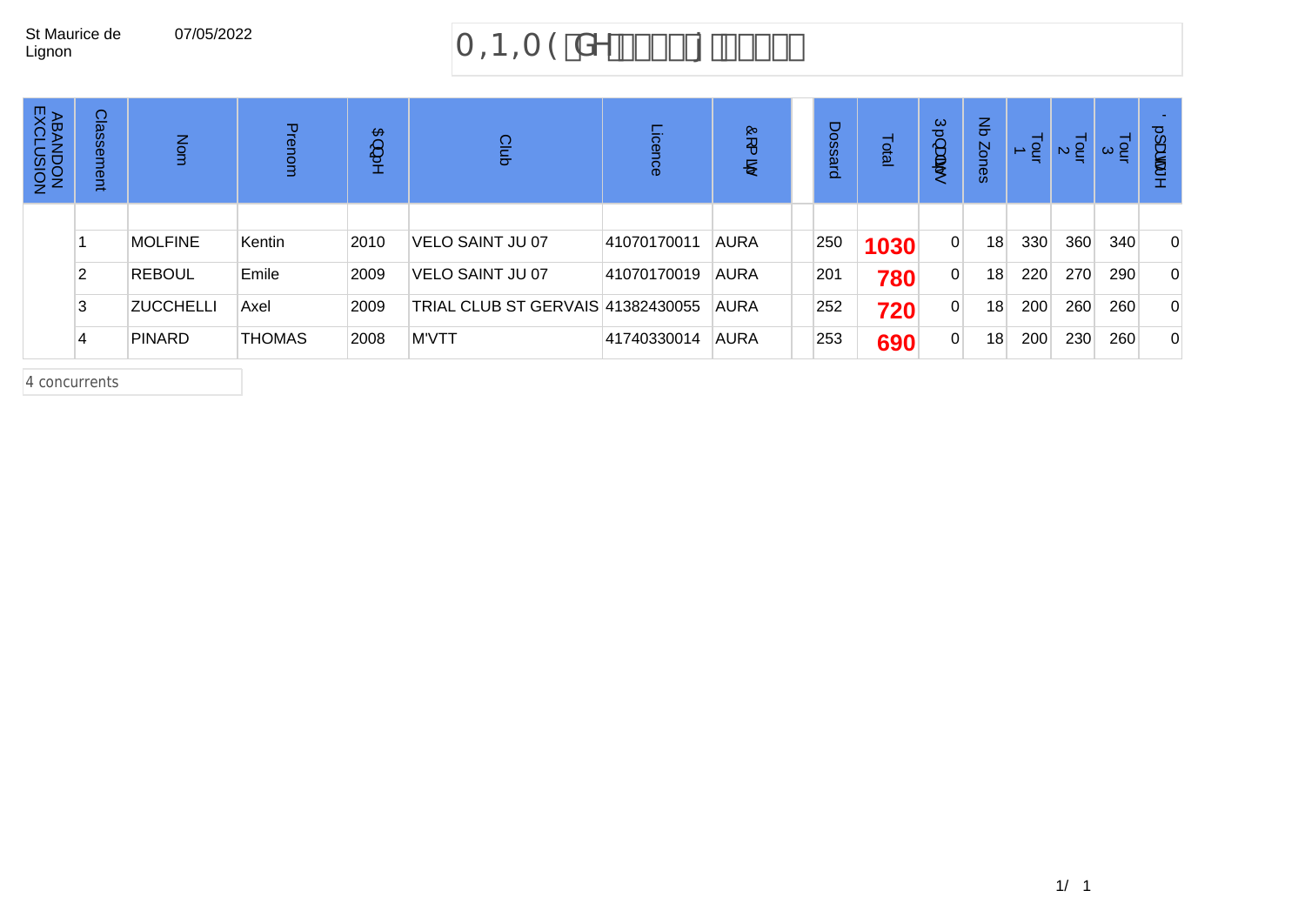## 07/05/2022 B5H' XY'% \$\$'{'&\$\$-'

| <b>ABANDON<br/>ABANDON</b> | <b>Classement</b> | Nom                             | Prenom | 召<br>∽<br>ţ, | Club                                     | Licence     | ór (<br>$\mathbf{B}^i$ | Dossard | Total | Ú.}æ<br>$\bullet$ | $\mathbf{g}$<br>Zones | $\frac{1}{2}$ | $\frac{1}{2}$ a | $\frac{1}{9}$ $\alpha$ | $0.1$ ææ"      |
|----------------------------|-------------------|---------------------------------|--------|--------------|------------------------------------------|-------------|------------------------|---------|-------|-------------------|-----------------------|---------------|-----------------|------------------------|----------------|
|                            |                   |                                 |        |              |                                          |             |                        |         |       |                   |                       |               |                 |                        |                |
|                            |                   | <b>BOISSY</b>                   | $P[$   | 2008         | <b>AC ANNONAY</b>                        | 41071340083 | <b>AURA</b>            | 410     | 1000  | $\mathbf 0$       | 18                    | 300           | 360             | 340                    | $\overline{0}$ |
|                            | 2                 | <b>LYARD</b>                    | Hugo   | 2009         | <b>CRAN GEVRIER VTT</b>                  | 41742840218 | <b>AURA</b>            | 409     | 990   | $\overline{0}$    | 18                    | 330           | 340             | 320                    | $\overline{0}$ |
|                            | 3                 | <b>PABIOU</b>                   | Enzo   | 2007         | TRIAL CLUB DES<br><b>CRAMPONS</b>        | 41420020121 | <b>AURA</b>            | 405     | 910   | $\Omega$          | 18                    | 330           | 270             | 310                    | $\overline{0}$ |
|                            | 4                 | <b>STACHOWIC</b><br>Z           | Tom    | 2009         | <b>TRIAL CLUB DES</b><br><b>CRAMPONS</b> | 41430030033 | <b>AURA</b>            | 406     | 900   | $\Omega$          | 18                    | 280           | 320             | 300                    | $\Omega$       |
|                            | 5                 | <b>EMONET</b>                   | Mathis | 2009         | <b>CRAN GEVRIER VTT</b>                  | 41742840239 | <b>AURA</b>            | 408     | 730   | $\mathbf 0$       | 18                    | 250           | 250             | 230                    | $\overline{0}$ |
|                            | 6                 | LOSSERAND                       | Arnaud |              |                                          | LJ          |                        | 414     | 730   | 0                 | 18                    | 260           | 190             | 280                    | $\overline{0}$ |
|                            | $\overline{7}$    | <b>BAURE</b>                    | Hugo   | 2008         | TRIAL CLUB DES<br><b>CRAMPONS.</b>       | 41430030018 | <b>AURA</b>            | 407     | 730   | $\Omega$          | 18                    | 260           | 210             | 260                    | $\Omega$       |
|                            | 8                 | <b>GAILLARD</b>                 | Lucas  |              | <b>VV SAVIGNOLAIS</b>                    | 41420430309 | <b>AURA</b>            | 412     | 680   | $\overline{0}$    | 18                    | 150           | 250             | 280                    | $\overline{0}$ |
|                            | 9                 | <b>TAILLANDIER</b>              | Kevin  | 2006         | <b>VV SAVIGNOLAIS</b>                    | 41420430843 | <b>AURA</b>            | 411     | 670   | $\Omega$          | 18                    | 210           | 220             | 240                    | $\overline{0}$ |
|                            | 10                | <b>MAMODHOU</b><br><b>SSEN</b>  | Noah   | 2009         | <b>CRAN GEVRIER VTT</b>                  | 41742840228 | <b>AURA</b>            | 401     | 570   | $\Omega$          | 18                    | 170           | 160             | 240                    | $\overline{0}$ |
|                            | 11                | <b>ESCHENBRE</b><br><b>NNER</b> | Alban  |              |                                          | LJ          |                        | 301     | 530   | $\mathbf 0$       | 18                    | 130           | 160             | 240                    | $\overline{0}$ |
|                            | 12                | <b>PERRIER</b>                  | bæå—≛^ | 2009         | <b>VELO TRIAL PETIT</b><br><b>COEUR</b>  | 41731400160 | AURA                   | 403     | 320   | $\overline{0}$    | 18                    | 90            | 130             | 100                    | $\Omega$       |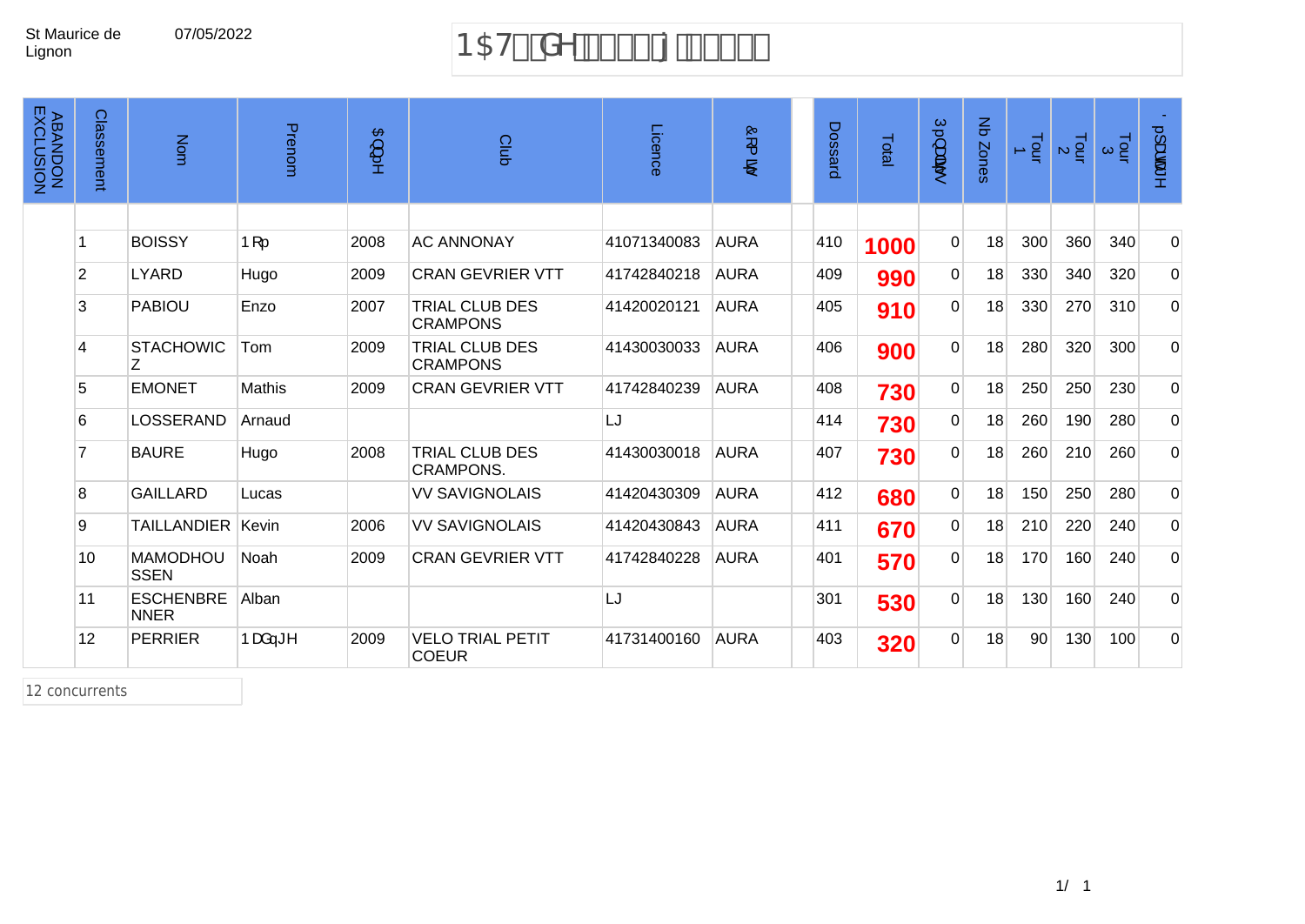## 07/05/2022 69B>5A =B XY &\$%\$ { &\$%%

| <b>ABANDON<br/>ABANDON</b> | Classement     | Nom                         | Prenom                   | $\mathfrak{B}$ ) | Club                                    | Licence     | Ò<br>$\overline{\phantom{1}}$<br>$\mathbf{B}$ | Dossard | Total | $\tilde{\mathbf{U}}$ ,<br>离<br>to. | $\overline{5}$<br>Zones | $\frac{1}{2}$ | $\frac{1}{2}$ a | $\frac{1}{9}$ $\alpha$ | 0.1aæ^         |
|----------------------------|----------------|-----------------------------|--------------------------|------------------|-----------------------------------------|-------------|-----------------------------------------------|---------|-------|------------------------------------|-------------------------|---------------|-----------------|------------------------|----------------|
|                            |                |                             |                          |                  |                                         |             |                                               |         |       |                                    |                         |               |                 |                        |                |
|                            |                | <b>KAPFER</b>               | Antoine                  | 2010             | R.T.F. 38                               | 41381250166 | <b>AURA</b>                                   | 359     | 1010  | $\Omega$                           | 18                      | 350           | 310             | 350                    | $\Omega$       |
|                            | $\overline{2}$ | <b>STAGNITTO</b>            | Lillo                    | 2010             | R.T.F. 38                               | 41381250168 | <b>AURA</b>                                   | 355     | 910   | $\overline{0}$                     | 18                      | 310           | 300             | 300                    | $\overline{0}$ |
|                            | 3              | <b>REFFO</b>                | $\check{\mathsf{S}}$ . [ | 2011             | <b>CRAN GEVRIER VTT</b>                 | 41742840263 | <b>AURA</b>                                   | 353     | 710   | $\overline{0}$                     | 18                      | 270           | 230             | 210                    | $\overline{0}$ |
|                            | $\overline{4}$ | LOSSERAND-<br><b>MADOUX</b> | Taho                     | 2010             | <b>KULTURETRIAL</b>                     | 41740340023 | <b>AURA</b>                                   | 362     | 700   | $\overline{0}$                     | 18                      | 180           | 220             | 300                    | $\overline{0}$ |
|                            | 5              | <b>PICHOT</b>               | Ôæ≕caa}                  | 2010             | <b>VELO TRIAL PETIT</b><br><b>COEUR</b> | 41731400178 | <b>AURA</b>                                   | 352     | 570   | $\overline{0}$                     | 18                      | 220           | 150             | 200                    | $\Omega$       |
|                            | 6              | <b>MENDES</b>               | Lauris                   | 2011             | A.C. ANNONAY VTT                        | 41071340103 | <b>AURA</b>                                   | 358     | 540   | $\overline{0}$                     | 18                      | 160           | 190             | 190                    | $\overline{0}$ |
|                            |                | <b>DEBENNE</b>              | Clara                    | 2010             | <b>CRAN GEVRIER VTT</b>                 | 41742840193 | <b>AURA</b>                                   | 354     | 520   | $\overline{0}$                     | 18                      | 140           | 230             | 150                    | $\overline{0}$ |
|                            | 8              | <b>GSTALDER</b>             | Gauthier                 | 2013             | <b>CRAN GEVRIER VTT</b>                 | 41742840217 | <b>AURA</b>                                   | 363     | 470   | $\overline{0}$                     | 18                      | 130           | 110             | 230                    | $\overline{0}$ |
|                            | 9              | <b>CHEUCLE</b>              | Evan                     | 2010             | TRIAL CLUB DES<br><b>CRAMPONS.</b>      | 41430030021 | <b>AURA</b>                                   | 361     | 420   | $\overline{0}$                     | 18                      | 170           | 130             | 120                    | $\overline{0}$ |
|                            | 10             | <b>CARRIER</b>              | Esteban                  | 2011             | <b>VELO TRIAL MONT</b><br><b>BLANC</b>  | 41740100078 | <b>AURA</b>                                   | 357     | 350   | $\overline{0}$                     | 18                      | 60            | 110             | 180                    | $\Omega$       |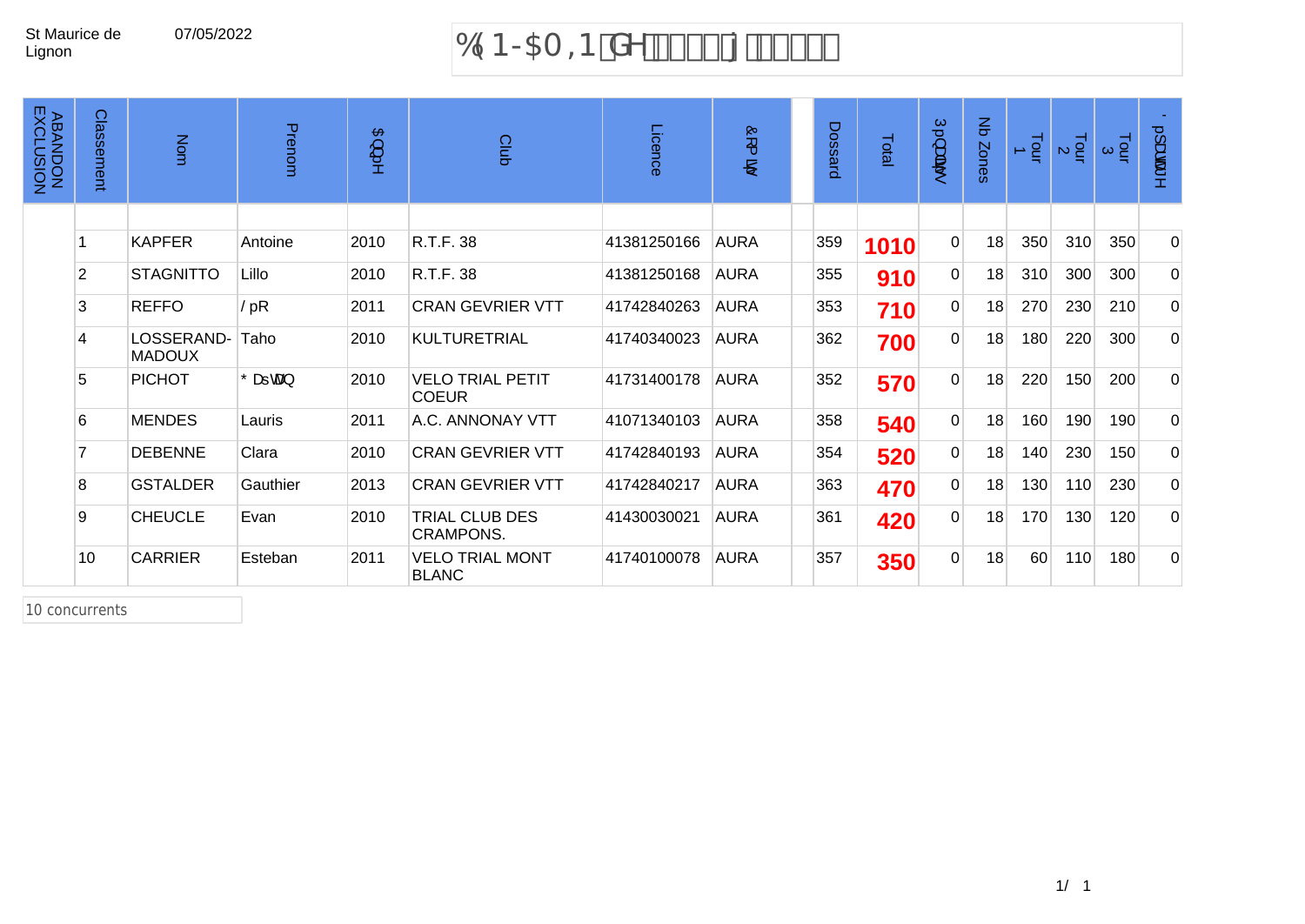## 07/05/2022 B5H& XY % \$\$ {  $8$ \$\$+

| <b>ABANDON<br/>ABANDON</b> | Classement     | Nom              | Prenom                       | $\mathbf{B}$<br>ىپ<br>5 | Club                                      | Licence     | Ò,<br>$\overline{\phantom{a}}$<br>B) | Dossard | Total | $\subset$<br>سيته<br>्क्षेत्री | $\mathbf{r}$<br>Zones | $\frac{1}{2}$ | $\frac{1}{2}$ $\alpha$ | $\frac{1}{2}$ $\alpha$ | $\circ$<br>laœ |
|----------------------------|----------------|------------------|------------------------------|-------------------------|-------------------------------------------|-------------|--------------------------------------|---------|-------|--------------------------------|-----------------------|---------------|------------------------|------------------------|----------------|
|                            |                |                  |                              |                         |                                           |             |                                      |         |       |                                |                       |               |                        |                        |                |
|                            |                | <b>DURAND</b>    | Robinson                     | 1998                    | TROLLSPORT TRIAL                          | 41691030033 |                                      | 212     | 960   | $\Omega$                       | 18                    | 290           | 340                    | 330                    | $\Omega$       |
|                            | $\overline{2}$ | <b>TORRES</b>    | Morgan                       | 2007                    | A.C. ANNONAY VTT                          | 41071340072 | <b>AURA</b>                          | 203     | 800   | $\overline{0}$                 | 18                    | 230           | 270                    | 300                    | 0              |
|                            | 3              | <b>DECHAUME</b>  | <b>TIMEO</b>                 | 2009                    | <b>VELO SPORT CLUB</b><br><b>BEAUNOIS</b> | 42210460249 | <b>BFRC</b>                          | 206     | 690   | $\Omega$                       | 18                    | 220           | 230                    | 240                    | $\mathbf 0$    |
|                            | 4              | <b>FAURE</b>     | $S.$ $\tilde{a}$ a $\lambda$ | 2005                    | VELO SAINT JU 07                          | 41070170010 | <b>AURA</b>                          | 200     | 670   | $\overline{0}$                 | 18                    | 260           | 300                    | 110                    | $\Omega$       |
|                            | 5              | <b>FAYARD</b>    | Yannis                       | 2007                    | TRIAL CLUB ST GERVAIS 41382430063         |             | <b>AURA</b>                          | 213     | 610   | $\Omega$                       | 18                    | 170           | 200                    | 240                    | $\Omega$       |
|                            | 6              | <b>DUPONT</b>    | Nathan                       | 2007                    | <b>VELO TRIAL PETIT</b><br><b>COEUR</b>   | 41731400070 | AURA                                 | 202     | 580   | $\Omega$                       | 18                    | 200           | 150                    | 230                    | $\Omega$       |
|                            | 7              | <b>ZUCCHELLI</b> | Lucas                        | 2007                    | TRIAL CLUB ST GERVAIS 41382430057         |             | <b>AURA</b>                          | 205     | 220   | $\Omega$                       | 18                    | 50            | 100                    | 70                     | $\Omega$       |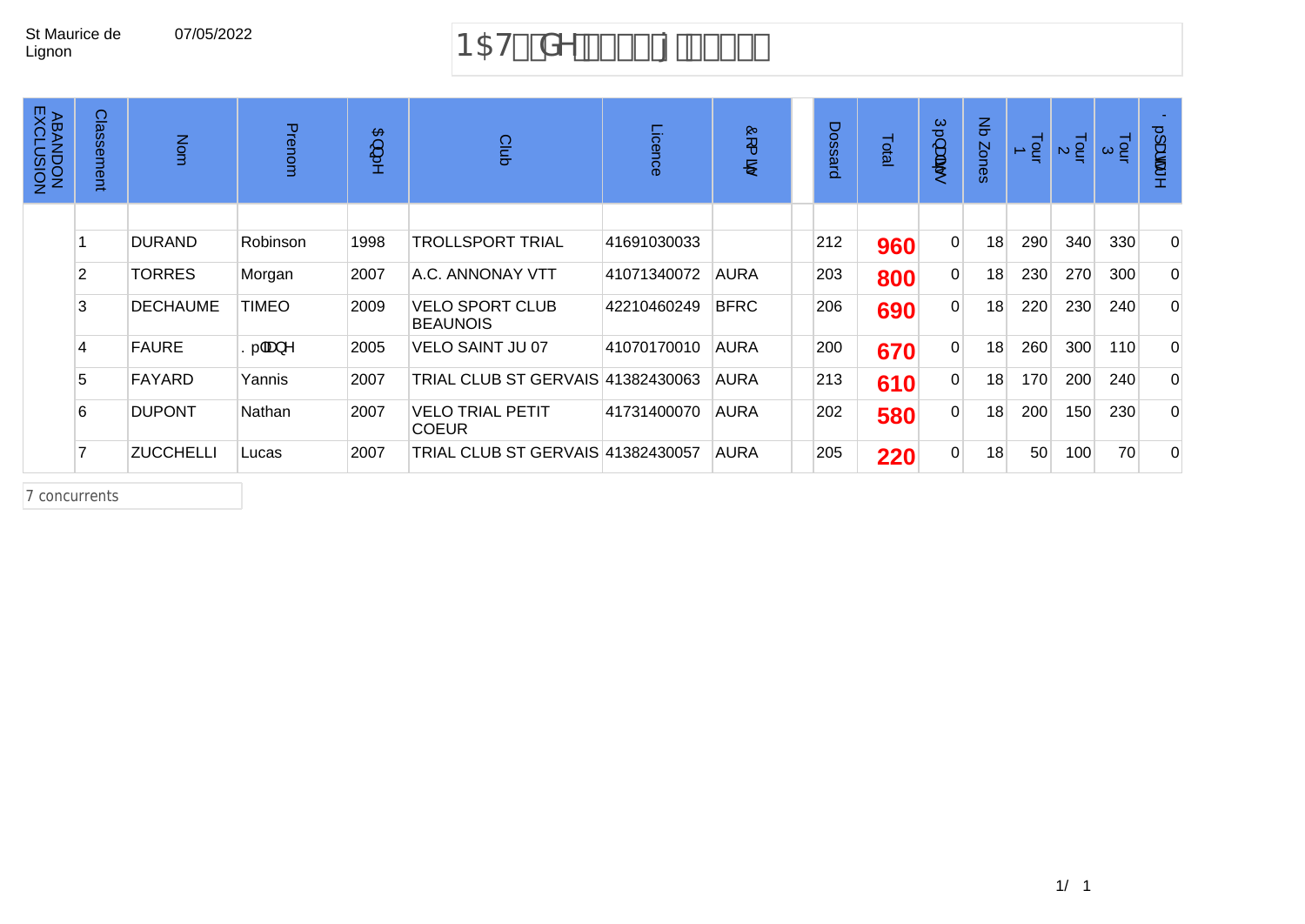## 07/05/2022 7589H XY &\$\$\* { &\$\$+

| <b>ABANDON<br/>ABANDON</b> | Classement     | Nom              | Prenom         | $\mathbf{B}$<br>پ<br>5 | Club                                   | Licence     | Ò<br>$\overline{\phantom{a}}$<br>B) | Dossard | Total | $\subseteq$<br>سيته<br>क्षेद्य<br>t. | $\mathbf{r}$<br>Zones | $\frac{1}{2}$ | Tour<br>$\mathbf{M}$ | $\frac{1}{9}$ | $\circ$<br>laœ |
|----------------------------|----------------|------------------|----------------|------------------------|----------------------------------------|-------------|-------------------------------------|---------|-------|--------------------------------------|-----------------------|---------------|----------------------|---------------|----------------|
|                            |                |                  |                |                        |                                        |             |                                     |         |       |                                      |                       |               |                      |               |                |
|                            |                | <b>VERNEY</b>    | <b>Bastien</b> | 2007                   | V.V. SAVIGNOLAIS                       | 41420430157 | AURA                                | 107     | 870   | $\overline{0}$                       | 18                    | 250           | 350                  | 270           | $\Omega$       |
|                            | $\overline{2}$ | <b>LAURENZIO</b> | V. [           | 2007                   | <b>VELO TRIAL MONT</b><br><b>BLANC</b> | 41740100029 | <b>AURA</b>                         | 109     | 870   | $\overline{0}$                       | 18                    | 270           | 280                  | 320           | 0              |
|                            | 3              | AMIZET           | Simon          | 2007                   | <b>HORIZON MONTLUCON</b>               | 41031430093 | AURA                                | 118     | 850   | $\overline{0}$                       | 18                    | 240           | 310                  | 300           | 0              |
|                            | 4              | <b>JAMAIN</b>    | Titouan        | 2006                   | NATURA SIOULE<br>INITIATIVES OUTDOOR   | 41030020011 | <b>AURA</b>                         | 117     | 730   | $\overline{0}$                       | 18                    | 240           | 220                  | 270           | 0              |
|                            | 5              | <b>PEAN</b>      | Maxence        | 2006                   | <b>VELO SAINT JU 07</b>                | 41070170047 | <b>AURA</b>                         | 120     | 660   | $\overline{0}$                       | 18                    | 200           | 200                  | 260           | 0              |
|                            | 6              | <b>BELLANTI</b>  | Louca          | 2007                   | <b>CRAN GEVRIER VTT</b>                | 41742840210 | <b>AURA</b>                         | 116     | 640   | $\Omega$                             | 18                    | 200           | 180                  | 260           | 0              |
|                            |                | <b>SOLER</b>     | Alix           | 2006                   | <b>VELO SAINT JU 07</b>                | 41070170015 | <b>AURA</b>                         | 121     | 170   | $\overline{0}$                       | 18                    | 40            | 70                   | 60            | 0              |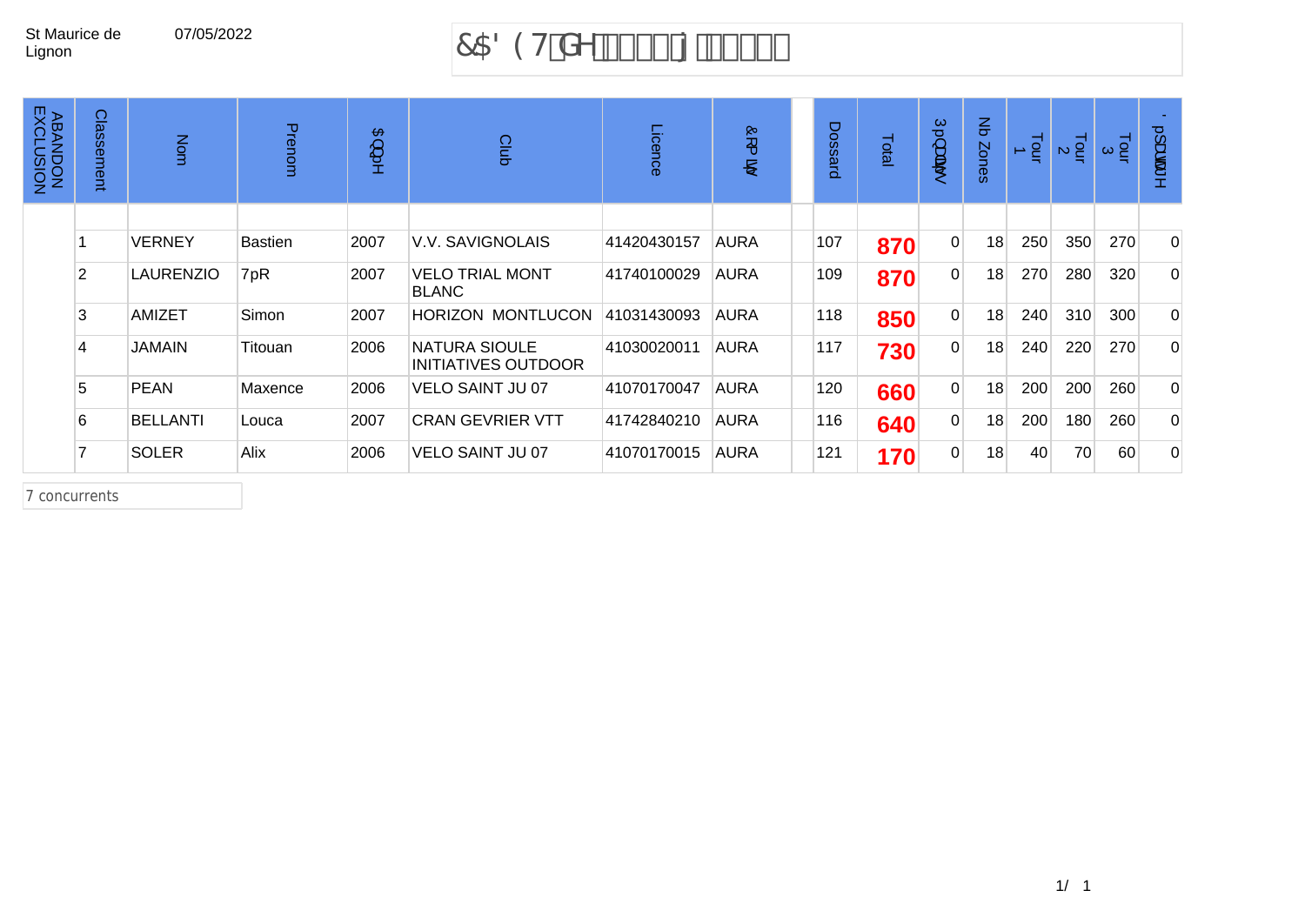# 07/05/2022 B5H%XY'% \$\$'{'&\$\$)

| <b>ABANDON<br/>ABANDON</b> | Classel<br>ment | Nom                        | Prenom         | $\mathbf{B}$<br>پ<br>18 | Club                                               | Licence     | Ğ<br>$\overline{\phantom{a}}$<br>B) | Dossard | Total | C,<br>سيته<br>्क्षेत्री<br>t. | $\mathbf{\Xi}$<br>Zones | $\frac{1}{2}$ | $\frac{1}{2}$ a | $\frac{1}{2}$ $\infty$ | $\overline{O}$<br>laœ<br>8 |
|----------------------------|-----------------|----------------------------|----------------|-------------------------|----------------------------------------------------|-------------|-------------------------------------|---------|-------|-------------------------------|-------------------------|---------------|-----------------|------------------------|----------------------------|
|                            |                 |                            |                |                         |                                                    |             |                                     |         |       |                               |                         |               |                 |                        |                            |
|                            |                 | <b>PABIOU</b>              | Johan          | 2003                    | <b>TRIAL CLUB DES</b><br><b>CRAMPONS</b>           | 41420020102 | <b>AURA</b>                         | 104     | 1020  | $\overline{0}$                | 18                      | 330           | 360             | 330                    | $\mathbf{0}$               |
|                            | $\overline{2}$  | <b>JAILLET</b>             | Ü. { ã         | 2000                    | TRIAL CLUB ST GERVAIS 41382430005                  |             | <b>AURA</b>                         | 111     | 770   | $\overline{0}$                | 18                      | 210           | 270             | 290                    | $\Omega$                   |
|                            | 3               | <b>JALLIFIER</b><br>ARDENT | <b>Nicolas</b> |                         | RTF38                                              | LJ          | <b>AURA</b>                         | 101     | 650   | 0                             | 18                      | 230           | 190             | 230                    | $\Omega$                   |
|                            | 4               | <b>BEOLET</b>              | Alec           | 2005                    | <b>ROC VTT</b>                                     | 41383300091 | <b>AURA</b>                         | 103     | 550   | $\overline{0}$                | 18                      | 150           | 180             | 220                    | $\Omega$                   |
|                            | 5               | <b>VIAL</b>                | Yanis          | 2005                    | R.T.F. 38                                          | 41381250035 | <b>AURA</b>                         | 105     | 420   | $\overline{0}$                | 18                      | 70            | 160             | 190                    | $\Omega$                   |
|                            | 6               | <b>JAMAIN</b>              | Doriane        | 2005                    | <b>NATURA SIOULE</b><br><b>INITIATIVES OUTDOOR</b> | 41030020010 | <b>AURA</b>                         | 108     | 330   | $\overline{0}$                | 18                      | 90            | 150             | 90                     | $\Omega$                   |
|                            |                 | <b>CHAIX</b>               | Lucie          | 2003                    | R.T.F. 38                                          | 41381250031 | <b>AURA</b>                         | 110     | 310   | $\overline{0}$                | 18                      | 70            | 130             | 110                    | $\Omega$                   |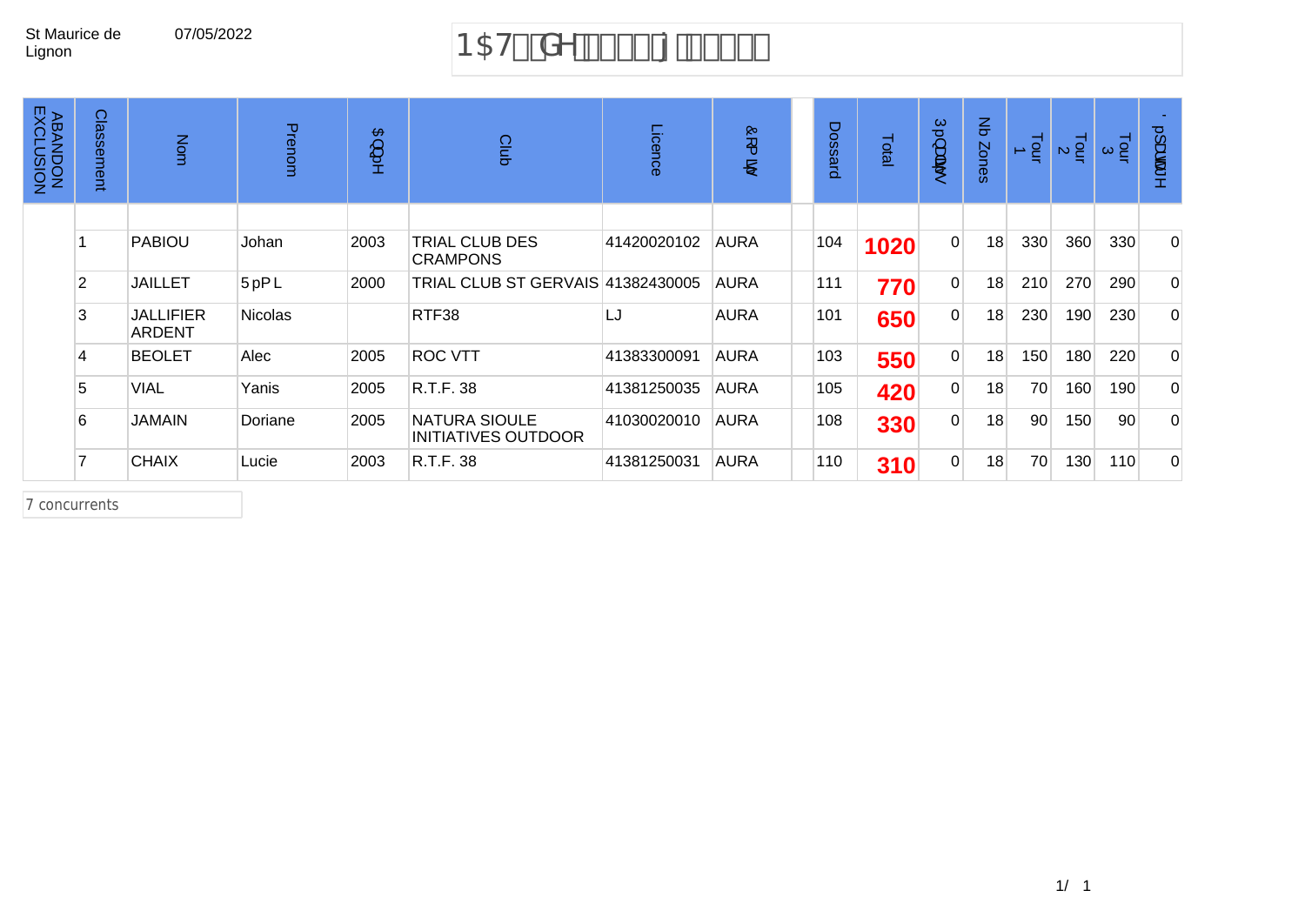# 07/05/2022 - SIMBECF XY &\$\$({'&\$\$)

| <b>ABAN</b><br>FXCL<br>NOISMT<br>NOQN | Classe<br>eut  | Nom                              | Prenom  | $\mathbf{B}$<br>ىب<br>18 | Club                                | Licence     | $\mathbf{Q}$<br>$\overline{\phantom{a}}$<br>B) | Dossard | Total | Ģ.<br>ىپ<br>क्षेद्य | $\mathbf{r}$<br>Zones | $\frac{1}{2}$ | $\frac{1}{2}$ $\alpha$ | $\frac{1}{2}$ $\alpha$ | $\overline{O}$<br>ىپ<br>த்த |
|---------------------------------------|----------------|----------------------------------|---------|--------------------------|-------------------------------------|-------------|------------------------------------------------|---------|-------|---------------------|-----------------------|---------------|------------------------|------------------------|-----------------------------|
|                                       |                | <b>SABATIER</b><br><b>JOUHET</b> | Esteban | 2006                     | LA MOTTE SERVOLEX<br><b>CYCLISM</b> | 41731430419 | <b>AURA</b>                                    | 60      | 910   | $\Omega$            | 18                    | 290           | 310                    | 310                    | $\mathbf{0}$                |
|                                       | $\overline{2}$ | <b>TERMOZ</b>                    | Nolan   | 2006                     | TRIAL CLUB ST GERVAIS 41382430014   |             | <b>AURA</b>                                    | 56      | 740   | $\Omega$            | 18                    | 200           | 240                    | 300                    | $\Omega$                    |
|                                       | 3              | <b>HENRIOUD</b>                  | Paul    | 2004                     | KULTURETRIAL<br><b>TANINGES</b>     | 41740340005 | <b>AURA</b>                                    | 61      | 530   | $\overline{0}$      | 18 <sub>1</sub>       | 190           | 170                    | 170                    | $\Omega$                    |
|                                       | 4              | LELEU                            | Paul    | 2004                     | KULTURETRIAL<br><b>TANINGES</b>     | 41740340002 | <b>AURA</b>                                    | 63      | 510   | $\Omega$            | 18                    | 120           | 210                    | 180                    | $\mathbf{0}$                |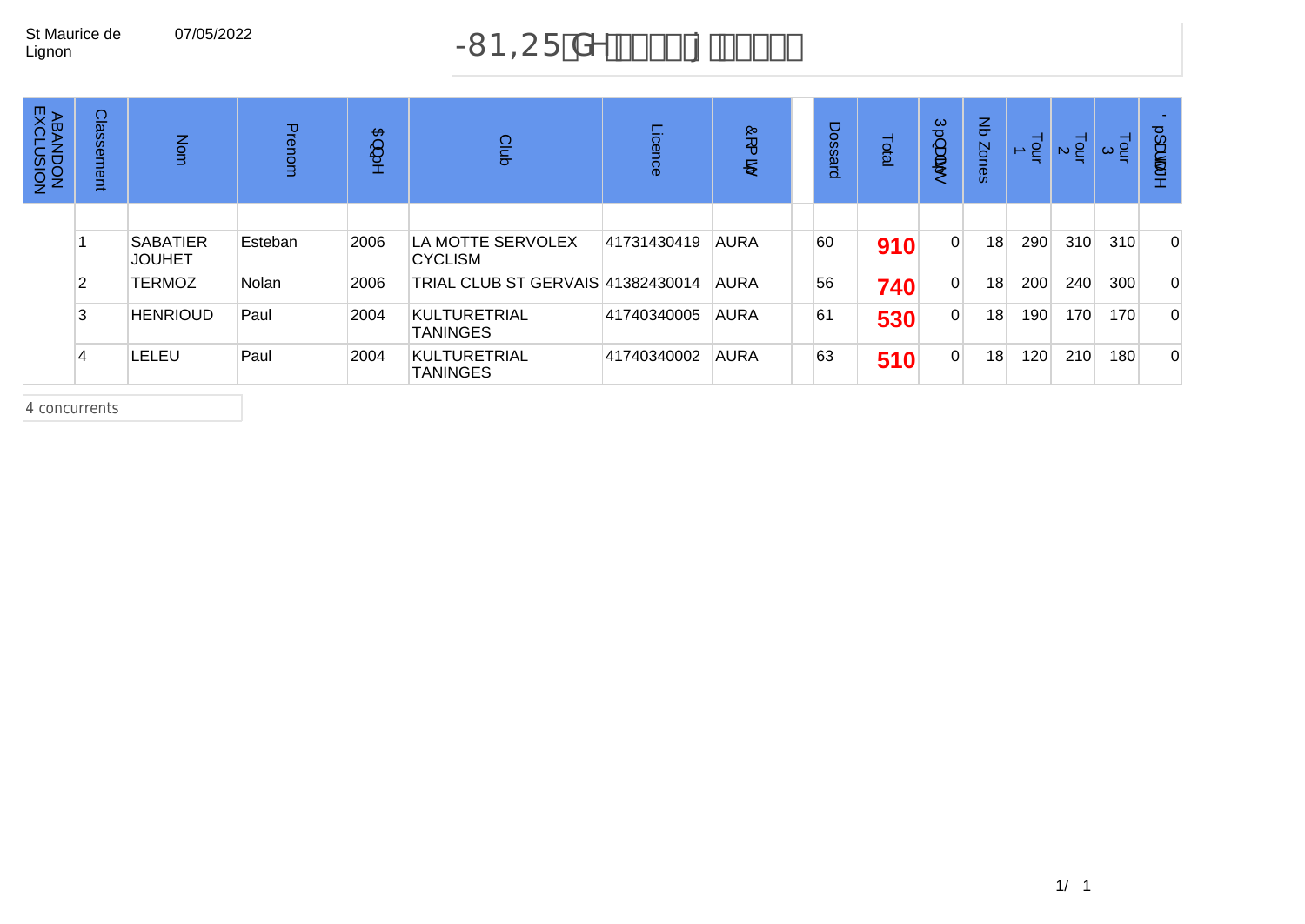## 07/05/2022 9LD9FHXY'% \$\$'{'&\$\$'

| <b>ABANDON<br/>ABANDON</b> | Classement | Nom              | Prenom                | $\mathbf{B}$<br>ىپ<br>:<br>خ | Club                                    | Licence     | $\overline{\mathcal{Q}}$<br>$\overline{\phantom{a}}$<br>இ | Dossard | Total | Ō,<br>ىپ<br>अंदी<br>to. | $\frac{2}{5}$<br>Zones | $\frac{1}{2}$ | $\frac{1}{2}a$ | اء<br>ا⊃ا | $\overline{O}$<br>ىپ<br>க்கூ |
|----------------------------|------------|------------------|-----------------------|------------------------------|-----------------------------------------|-------------|-----------------------------------------------------------|---------|-------|-------------------------|------------------------|---------------|----------------|-----------|------------------------------|
|                            |            |                  |                       |                              |                                         |             |                                                           |         |       |                         |                        |               |                |           |                              |
|                            |            | <b>VERNEY</b>    | Thomas                | 2003                         |                                         | 41420430558 | <b>AURA</b>                                               | 57      | 730   | $\overline{0}$          | 18                     | 230           | 250            | 250       | $\overline{0}$               |
|                            | 2          | <b>GIRAUDIAS</b> | Martin                | 1999                         | <b>V.V. SAVIGNOLAIS</b>                 | 41420430456 | <b>AURA</b>                                               | 55      | 730   | $\overline{0}$          | 18                     | 220           | 230            | 280       | $\overline{0}$               |
|                            | 3          | VABRE            | Nina                  | 2006                         | <b>HORIZON MONTLUCON</b>                | 41031430381 | <b>AURA</b>                                               | 58      | 700   | $\overline{0}$          | 18                     | 220           | 220            | 260       | $\overline{0}$               |
|                            | 4          | <b>LEDOUX</b>    | Thibault              |                              | <b>VELO TRIAL PETIT</b><br><b>COEUR</b> | 41731400200 | <b>AURA</b>                                               | 50      | 700   | $\overline{0}$          | 18                     | 250           | 250            | 200       | $\Omega$                     |
|                            | 5          | <b>JOURDAN</b>   | $\hat{O}$ o $\hat{q}$ | 2000                         | <b>CRAN GEVRIER VTT</b>                 | 41742840101 | <b>AURA</b>                                               | 52      | 660   | $\overline{0}$          | 18                     | 190           | 230            | 240       | $\Omega$                     |
|                            | 6          | <b>MORAND</b>    | Valentin              | 2003                         | <b>VELO TRIAL MONT</b><br><b>BLANC</b>  | 41740100048 | <b>AURA</b>                                               | 54      | 610   | $\overline{0}$          | 18                     | 120           | 250            | 240       | $\Omega$                     |
|                            |            | <b>THIRION</b>   | Gaspard               | 1997                         | <b>REMIREMONT</b>                       | 46881010337 |                                                           | 53      | 350   | $\overline{0}$          | 18                     | 90            | 80             | 180       | $\Omega$                     |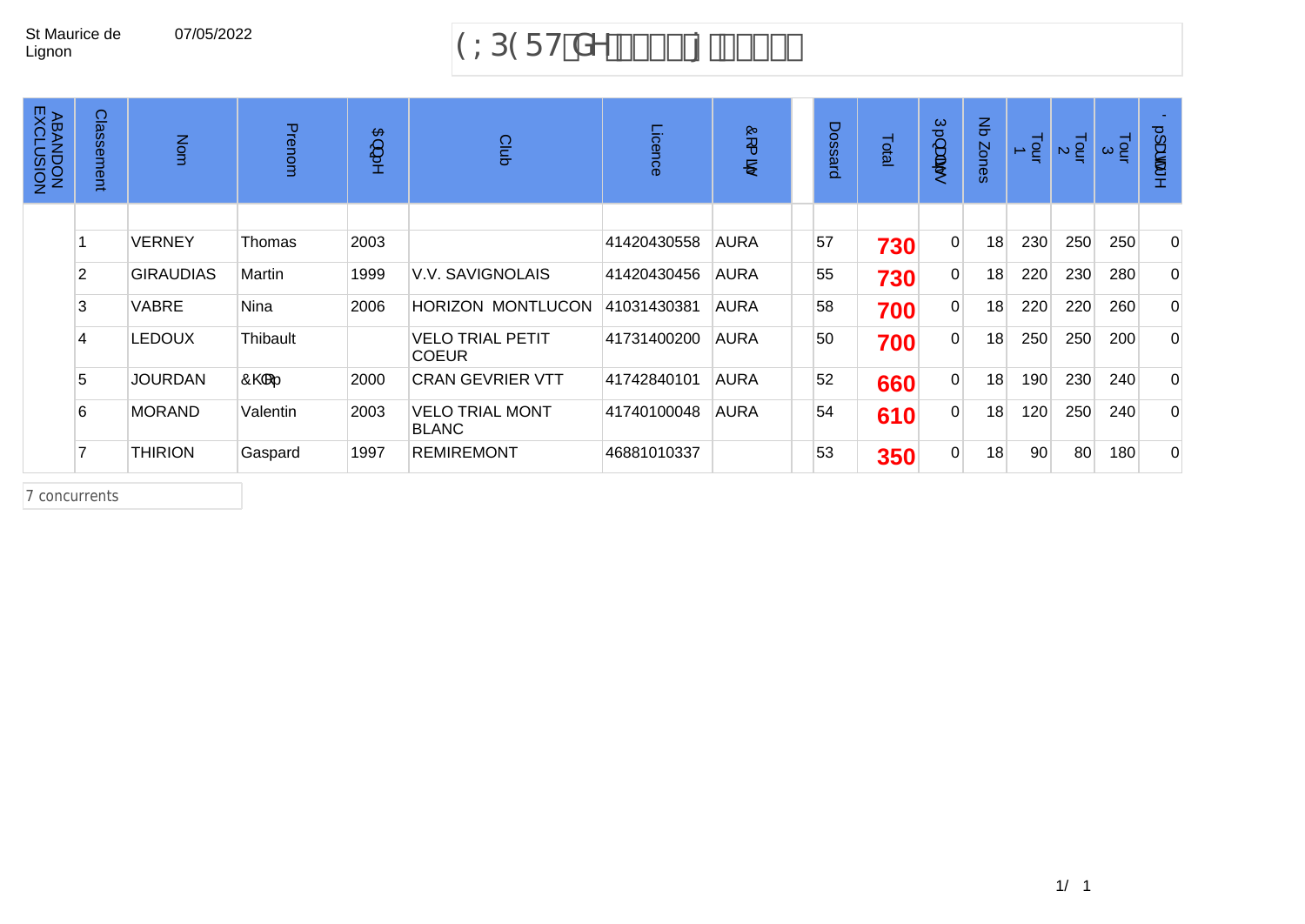## 07/05/2022 9@H9 XY % \$\$ {  $85$

| <b>ABANDON<br/>ABANDON</b> | Classement     | Nom                            | Prenom         | $\mathbf{B}$<br>ىپ<br>:<br>خ | Club                                    | Licence     | Ò<br>$\overline{\phantom{1}}$<br>$\mathbf{B}$ | Dossard        | Total | Ú.}<br>क्षेद्य<br>to. | $\frac{Z}{\sigma}$<br><b>Zones</b> | Tour | $\frac{1}{2}$  | $\frac{1}{9}$ $\alpha$ | 0. Jadoot<br>$\geq$ |
|----------------------------|----------------|--------------------------------|----------------|------------------------------|-----------------------------------------|-------------|-----------------------------------------------|----------------|-------|-----------------------|------------------------------------|------|----------------|------------------------|---------------------|
|                            |                |                                |                |                              |                                         |             |                                               |                |       |                       |                                    |      |                |                        |                     |
|                            |                | <b>CHARRA</b>                  | Nathan         | 2000                         | <b>VELO SAINT JU 07</b>                 | 41070170001 | <b>AURA</b>                                   | 1              | 1030  | $\overline{0}$        | 18                                 | 310  | 360            | 360                    | $\overline{0}$      |
|                            | $\overline{2}$ | <b>BERCHIATTI</b>              | Robin          | 2005                         | <b>CRAN GEVRIER VTT</b>                 | 41742840092 | <b>AURA</b>                                   | 6              | 930   | $\overline{0}$        | 18                                 | 300  | 300            | 330                    | $\overline{0}$      |
|                            | 3              | <b>GODDE</b>                   | $S.\}$ æ $ $   | 1997                         | <b>CRAN GEVRIER VTT</b>                 | 41742840023 | <b>AURA</b>                                   | $\overline{2}$ | 900   | $\overline{0}$        | 18                                 | 270  | 350            | 280                    | $\overline{0}$      |
|                            | 4              | <b>JANIN</b>                   | Arnaud         | 2000                         | <b>CRAN GEVRIER VTT</b>                 | 41742840079 | <b>AURA</b>                                   | 5              | 830   | $\overline{0}$        | 18                                 | 290  | 280            | 260                    | $\overline{0}$      |
|                            | 5              | <b>CASUCCIO</b>                | <b>Nicolas</b> | 1996                         | <b>SAINT GERVAIS</b>                    | 41382430091 | <b>AURA</b>                                   | 7              | 640   | $\overline{0}$        | 18                                 | 180  | 210            | 250                    | $\overline{0}$      |
|                            | 6              | <b>GACHET</b><br><b>MAUROZ</b> | Dylan          | 2005                         | <b>VELO TRIAL PETIT</b><br><b>COEUR</b> | 41731400155 | <b>AURA</b>                                   | 9              | 540   | $\overline{0}$        | 18                                 | 170  | 190            | 180                    | $\overline{0}$      |
|                            |                | <b>MONCHAL</b>                 | Alexandre      | 2001                         | LA MOTTE SERVOLEX<br><b>CYCLISM</b>     | 41731430417 | <b>AURA</b>                                   | $\overline{4}$ | 350   | $\overline{0}$        | 18                                 | 80   | 140            | 130                    | $\overline{0}$      |
|                            | 8              | <b>CHOMETY</b>                 | Mathias        | 2000                         | <b>KULTURETRIAL</b><br><b>TANINGES</b>  | 41740340009 | <b>AURA</b>                                   | $\bf{8}$       | 150   | $\overline{0}$        | 18                                 | 40   | 60             | 50 <sup>°</sup>        | $\Omega$            |
| x                          |                |                                |                |                              |                                         |             |                                               |                |       |                       |                                    |      |                |                        |                     |
|                            |                | CHANUT                         | Tæc.[.         | 2003                         | R.T.F. 38                               | 41381250128 | <b>AURA</b>                                   | $\overline{3}$ | 160   | $\overline{0}$        | $6 \overline{6}$                   | 160  | $\overline{0}$ | $\Omega$               | $\Omega$            |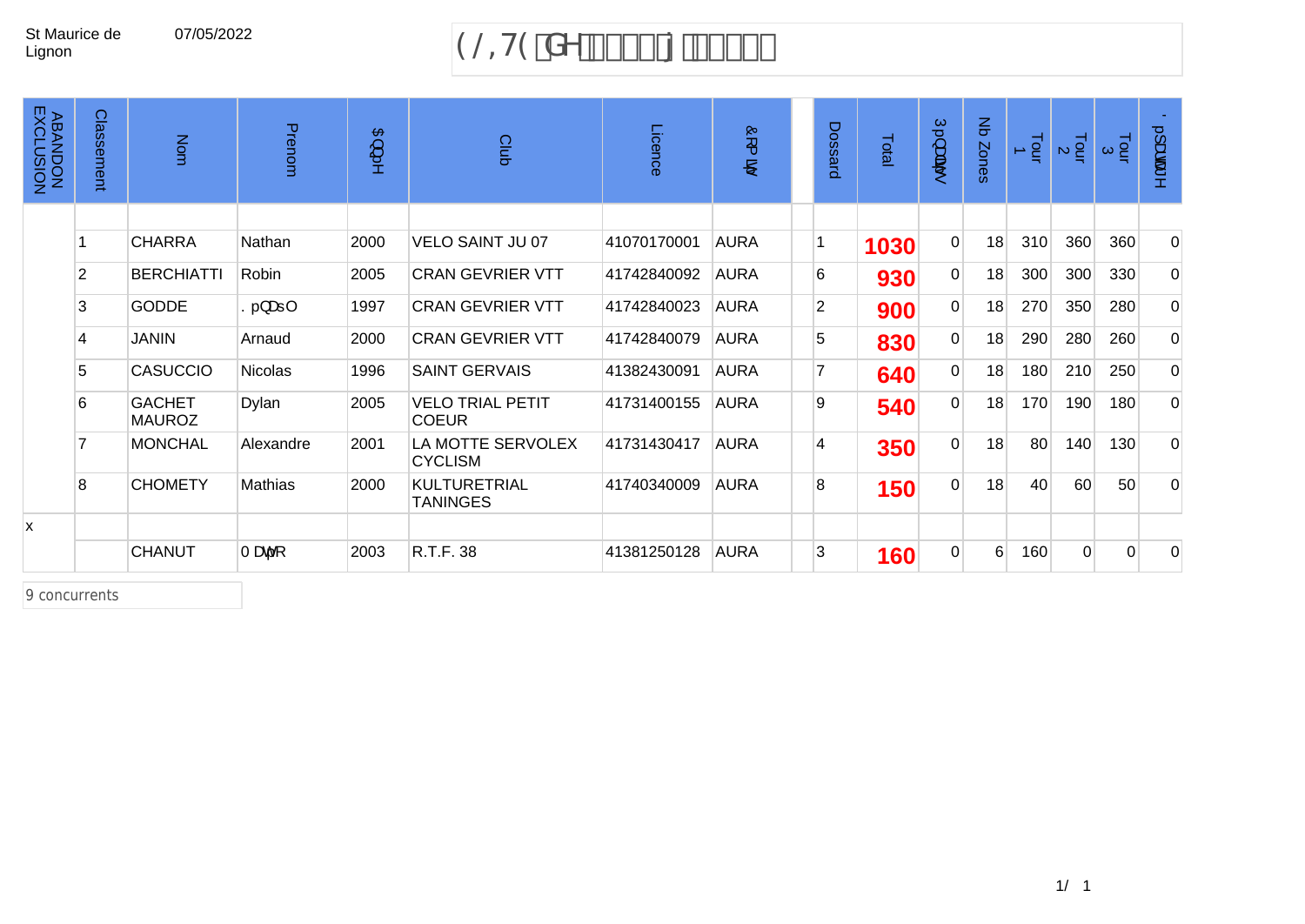#### 07/05/2022 Feminine

| <b>ABANDON<br/>EXCLUSION</b> | Classement     | Categorie                    | Nom            | Prenom                | $\mathfrak{B}\}$<br>ţ. | Club                                                         | Licence     | $\overline{Q}$<br>e) | Dossard | Total | Nb Zones | $\dot{U}$ .) apa<br>to. | $\frac{1}{2}$ | $\frac{1}{2}$ | $\frac{1}{2}$ $\infty$ | $0.1$ ææ*      |
|------------------------------|----------------|------------------------------|----------------|-----------------------|------------------------|--------------------------------------------------------------|-------------|----------------------|---------|-------|----------|-------------------------|---------------|---------------|------------------------|----------------|
|                              |                |                              |                |                       |                        |                                                              |             |                      |         |       |          |                         |               |               |                        |                |
|                              |                | <b>EXPERT</b>                | <b>VABRE</b>   | Nina                  | 2006                   | <b>HORIZON</b><br><b>MONTLUCON</b>                           | 41031430381 | <b>AURA</b>          | 58      | 700   | 18       | $\Omega$                | 220           | 220           | 260                    | $\mathbf 0$    |
|                              | $\overline{2}$ | <b>EXPERT</b>                | <b>JOURDAN</b> | $\hat{O}$ o $\hat{q}$ | 2000                   | <b>CRAN GEVRIER</b><br><b>VTT</b>                            | 41742840101 | <b>AURA</b>          | 52      | 660   | 18       | $\Omega$                | 190           | 230           | 240                    | $\overline{0}$ |
|                              | 3              | <b>CADET</b>                 | <b>SOLER</b>   | Alix                  | 2006                   | <b>VELO SAINT JU 07</b>                                      | 41070170015 | <b>AURA</b>          | 121     | 170   | 18       | $\Omega$                | 40            | 70            | 60                     | $\mathbf 0$    |
|                              | 4              | <b>NAT1</b>                  | <b>JAMAIN</b>  | Doriane               | 2005                   | <b>NATURA SIOULE</b><br><b>INITIATIVES</b><br><b>OUTDOOR</b> | 41030020010 | <b>AURA</b>          | 108     | 330   | 18       | $\mathbf{0}$            | 90            | 150           | 90 <sup>°</sup>        | $\mathbf 0$    |
|                              | 5              | <b>NAT1</b>                  | <b>CHAIX</b>   | Lucie                 | 2003                   | R.T.F. 38                                                    | 41381250031 | <b>AURA</b>          | 110     | 310   | 18       | $\Omega$                | 70            | 130           | 110                    | $\Omega$       |
|                              | 6              | <b>BENJAMIN</b>              | <b>DEBENNE</b> | Clara                 | 2010                   | <b>CRAN GEVRIER</b><br>VTT                                   | 41742840193 | <b>AURA</b>          | 354     | 520   | 18       | $\Omega$                | 140           | 230           | 150                    | $\mathbf 0$    |
|                              | $\overline{7}$ | <b>NAT3</b>                  | <b>PERRIER</b> | Þæå—≛^                | 2009                   | <b>VELO TRIAL PETIT</b><br><b>COEUR</b>                      | 41731400160 | <b>AURA</b>          | 403     | 320   | 18       | $\Omega$                | 90            | 130           | 100                    | 0              |
|                              | 8              | <b>DETENTE</b>               | <b>VILLARS</b> | Jalane                | 2005                   | <b>RTF 38</b>                                                | 41381250169 | <b>AURA</b>          | 565     | 860   | 18       | $\Omega$                | 280           | 290           | 290                    | $\mathbf 0$    |
|                              | 9              | <b>DETENTE</b>               | <b>EMONET</b>  | Isaline               | 2011                   | <b>CRAN GEVRIER</b><br><b>VTT</b>                            | 41742840253 | <b>AURA</b>          | 560     | 550   | 18       | $\Omega$                | 100           | 200           | 250                    | $\mathbf 0$    |
|                              | 10             | <b>DETENTE</b>               | <b>REBOUL</b>  | Jeanne                | 2011                   | <b>VELO SAINT JU 07</b>                                      | 41070170045 | <b>AURA</b>          | 453     | 360   | 18       | $\mathbf 0$             | 100           | 110           | 150                    | $\overline{0}$ |
|                              | 11             | <b>POUSSIN</b>               | <b>RUEL</b>    | $P[ = \{ \delta \}$   |                        | <b>TRIAL CLUB ST</b><br><b>GERVAIS</b>                       | 41382430083 | <b>AURA</b>          | 607     | 130   | 18       | $\Omega$                | 40            | 30            | 60                     | $\overline{0}$ |
|                              | 12             | <b>DECOUVE</b><br><b>RTE</b> | <b>CHOMEL</b>  | Romane                | 2013                   | A.C. ANNONAY VTT 41071340093                                 |             | <b>AURA</b>          | 655     | 810   | 18       | $\Omega$                | 230           | 310           | 270                    | $\Omega$       |